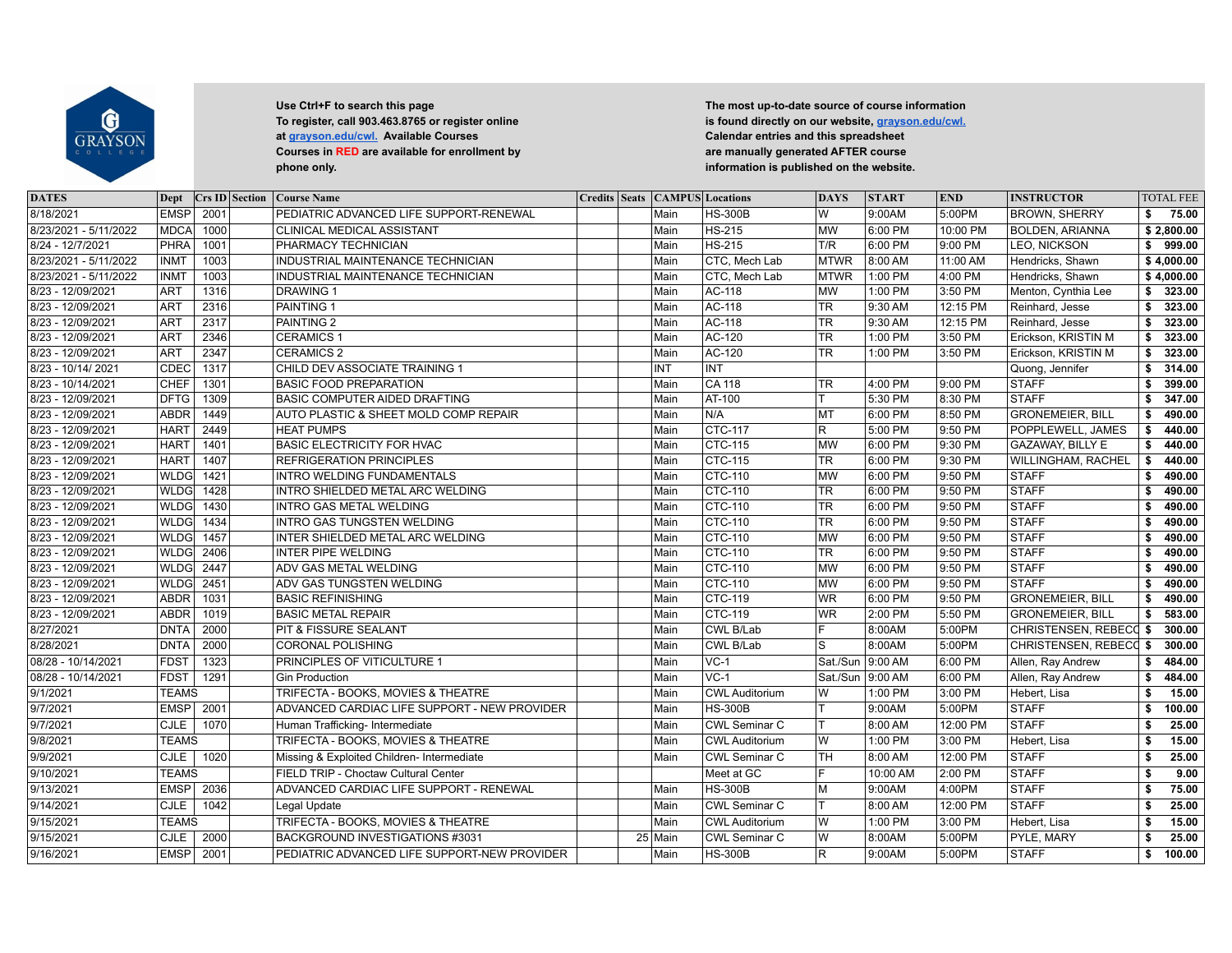

| <b>DATES</b>       | Dept         |      | <b>Crs ID Section</b> | <b>Course Name</b>                                                  |  | <b>Credits Seats CAMPUS Locations</b> |                       | <b>DAYS</b>        | <b>START</b> | <b>END</b> | <b>INSTRUCTOR</b>             |    | <b>TOTAL FEE</b> |
|--------------------|--------------|------|-----------------------|---------------------------------------------------------------------|--|---------------------------------------|-----------------------|--------------------|--------------|------------|-------------------------------|----|------------------|
| 9/17/2021          | DNTA         | 2000 |                       | PIT & FISSURE SEALANT                                               |  | Main                                  | CWL B/Lab             | F                  | 8:00AM       | 5:00PM     | <b>CHRISTENSEN, REBECC \$</b> |    | 300.00           |
| 9/18/2021          | <b>DNTA</b>  | 2000 |                       | <b>CORONAL POLISHING</b>                                            |  | Main                                  | CWL B/Lab             | S                  | 8:00AM       | 5:00PM     | CHRISTENSEN, REBECC \$        |    | 300.00           |
| 9/18 - 10/14/2021  | <b>FDST</b>  | 1370 |                       | <b>GRAPEVINE BIOLOGY</b>                                            |  | Main                                  | $VC-1$                | Sat./Sun   9:00 AM |              | 6:00 PM    | Allen, Ray Andrew             | \$ | 484.00           |
| 9/20-24/2021       | CJLE         | 1045 |                       | Crime Scene Investigations- Intermediate                            |  | Main                                  | <b>CWL Seminar C</b>  | <b>MTWRF</b>       | 8:00 AM      | 5:00 PM    | <b>STAFF</b>                  | \$ | 100.00           |
| 9/21/2021          | <b>TEAMS</b> |      |                       | LECTURE SERIES- HISTORY OF HOMES, FRONTIER VILLAGE                  |  | Main                                  | <b>CWL Auditorium</b> | lT.                | 2:00 PM      | 4:00 PM    | HARRIS, CHARLA                | s. | 60.00            |
| 9/22/2021          | <b>EMSP</b>  | 2001 |                       | PEDIATRIC ADVANCED LIFE SUPPORT-RENEWAL                             |  | Main                                  | <b>HS-300B</b>        | lw                 | 9:00AM       | 5:00PM     | <b>STAFF</b>                  | \$ | 75.00            |
| 9/22/2021          | <b>TEAMS</b> |      |                       | TRIFECTA - BOOKS, MOVIES & THEATRE                                  |  | Main                                  | <b>CWL Auditorium</b> | W                  | 1:00 PM      | 3:00 PM    | Hebert, Lisa                  | \$ | 15.00            |
| 9/23/2021          | <b>TEAMS</b> |      |                       | LECTURE SERIES- HISTORY OF HOMES, FRONTIER VILLAGE                  |  | Main                                  | <b>CWL Auditorium</b> | R.                 | 2:00 PM      | 4:00 PM    | HARRIS, CHARLA                |    |                  |
| 9/28/2021          | <b>EMSP</b>  | 2036 |                       | ADVANCED CARDIAC LIFE SUPPORT - RENEWAL                             |  | Main                                  | <b>HS-300B</b>        | $\top$             | 9:00AM       | 4:00PM     | <b>STAFF</b>                  | \$ | 75.00            |
| 9/28/2021          | <b>TEAMS</b> |      |                       | LECTURE SERIES- HISTORY OF HOMES, FRONTIER VILLAGE                  |  |                                       | Frontier Village      | ΙT                 | 2:00 PM      | 4:00 PM    | HARRIS, CHARLA                |    |                  |
| 9/29/2021          | <b>TEAMS</b> |      |                       | TRIFECTA - BOOKS, MOVIES & THEATRE                                  |  | Main                                  | <b>CWL Auditorium</b> | W                  | 1:00 PM      | 3:00 PM    | Hebert, Lisa                  | \$ | 15.00            |
| 9/30/2021          | CLE          | 1042 |                       | Legal Update                                                        |  | Main                                  | <b>CWL Seminar C</b>  | <b>TH</b>          | 8:00 AM      | 12:00 PM   | <b>STAFF</b>                  | \$ | 25.00            |
| 10/1/2021          | <b>EMSP</b>  | 2001 |                       | ADVANCED CARDIAC LIFE SUPPORT - NEW PROVIDER                        |  | Main                                  | <b>HS-300B</b>        | ╔                  | 9:00AM       | 5:00PM     | STAFF                         | \$ | 100.00           |
| 10/1/2021          | <b>TEAMS</b> |      |                       | FIELD TRIP - Biblical Arts Museum, Dallas                           |  |                                       | Meet at GC            | F                  | 10:00 AM     | 3:00 PM    | <b>STAFF</b>                  | \$ | 12.00            |
| 10/2 - 10/14/2021  | <b>FDST</b>  | 2371 |                       | <b>GRAPE &amp; WINE CHEMISTRY</b>                                   |  | Main                                  | $VC-1$                | Sat./Sun           | 9:00 AM      | 6:00 PM    | SNYDER, ANDREW C              | \$ | 484.00           |
| 10/4/2021          | <b>EMSP</b>  | 2036 |                       | ADVANCED CARDIAC LIFE SUPPORT - RENEWAL                             |  | Main                                  | <b>HS-300B</b>        | M                  | 9:00AM       | 4:00PM     | <b>STAFF</b>                  | \$ | 75.00            |
| 10/4/2021          | <b>CJLE</b>  | 2000 |                       | De-Escalation Techniques- Intermediate                              |  | Main                                  | CWL Seminar C         | M                  | 8:00 AM      | 5:00 PM    | <b>STAFF</b>                  | \$ | 25.00            |
| 10/5-7/2021        | CJLE         | 1030 |                       | NEW SUPERVISORS COURSE #3737                                        |  | Main                                  | CWL Seminar C         | <b>WRF</b>         | 8:00 AM      | 5:00 PM    | <b>PYLE, MARY</b>             | s. | 75.00            |
| 10/6/2021          | <b>TEAMS</b> |      |                       | TRIFECTA - BOOKS, MOVIES & THEATRE                                  |  | Main                                  | <b>CWL Auditorium</b> | W                  | 1:00 PM      | 3:00 PM    | Hebert, Lisa                  | \$ | 15.00            |
| 10/7/2021          | <b>EMSP</b>  | 2001 |                       | PEDIATRIC ADVANCED LIFE SUPPORT-NEW PROVIDER                        |  | Main                                  | <b>HS-300B</b>        | R                  | 9:00AM       | 5:00PM     | <b>STAFF</b>                  | \$ | 100.00           |
| 10/8/2021          | DNTA         | 2000 |                       | <b>CORONAL POLISHING</b>                                            |  | Main                                  | CWL B/Lab             | ΙF                 | 8:00AM       | 5:00PM     | <b>CHRISTENSEN, REBECC \$</b> |    | 300.00           |
| 10/9/2021          | <b>DNTA</b>  | 2000 |                       | <b>PIT &amp; FISSURE SEALANT</b>                                    |  | Main                                  | CWL B/Lab             | S                  | 8:00AM       | 5:00PM     | <b>CHRISTENSEN, REBECC \$</b> |    | 300.00           |
| 10/9 - 12/09/2021  | <b>FDST</b>  | 1291 |                       | <b>Tequila Production</b>                                           |  | Main                                  | $VC-1$                | Sat./Sun 9:00 AM   |              | 6:00 PM    | Allen, Ray Andrew             | s. | 350.00           |
| 10/11 - 12/8/2021  | PLAB         | 1023 |                       | PHLEBOTOMY TECHNICIAN                                               |  | Main                                  | <b>HS-215</b>         | M/W                | 8:00 AM      | 12:00 PM   | <b>GRISSOM, AMANDA</b>        |    | \$1,299.00       |
| 10/11-13/2021      | <b>CJLE</b>  | 1059 |                       | Spanish for Law Enforcement- Intermediate                           |  | Main                                  | <b>CWL Seminar C</b>  | <b>MTW</b>         | 8:00 AM      | 5:00 PM    | <b>STAFF</b>                  | \$ | 75.00            |
| 10/13/2021         | <b>EMSP</b>  | 2001 |                       | PEDIATRIC ADVANCED LIFE SUPPORT-RENEWAL                             |  | Main                                  | <b>HS-300B</b>        | lw                 | 9:00AM       | 5:00PM     | STAFF                         | \$ | 75.00            |
| 10/13/2021         | <b>TEAMS</b> |      |                       | TRIFECTA - BOOKS, MOVIES & THEATRE                                  |  | Main                                  | <b>CWL Auditorium</b> | lw                 | 1:00 PM      | 3:00 PM    | Hebert. Lisa                  | \$ | 15.00            |
| 10/19/2021         | <b>EMSP</b>  | 2036 |                       | ADVANCED CARDIAC LIFE SUPPORT - RENEWAL                             |  | Main                                  | <b>HS-300B</b>        | lT.                | 9:00AM       | 4:00PM     | <b>STAFF</b>                  | Ŝ. | 75.00            |
| 10/19 - 12/09/2021 | <b>CDEC</b>  | 2322 |                       | CHILD DEV ASSOCIATE TRAINING 2                                      |  | <b>INT</b>                            | INT                   |                    |              |            | Quong, Jennifer               | \$ | 314.00           |
| 10/20-21/2021      | <b>CJLE</b>  | 1056 |                       | Use of Force- Intermediate                                          |  | Main                                  | <b>CWL Seminar C</b>  | W/Th               | 8:00 AM      | 5:00 PM    | <b>STAFF</b>                  | \$ | 50.00            |
| 10/20/2021         | <b>TEAMS</b> |      |                       | TRIFECTA - BOOKS, MOVIES & THEATRE                                  |  | Main                                  | <b>CWL Auditorium</b> | W                  | 1:00 PM      | 3:00 PM    | Hebert. Lisa                  | \$ | 15.00            |
| 10/25/2021         | <b>EMSP</b>  | 2001 |                       | ADVANCED CARDIAC LIFE SUPPORT - NEW PROVIDER                        |  | Main                                  | <b>HS-300B</b>        | ĪМ                 | 9:00AM       | 5:00PM     | <b>STAFF</b>                  | Ŝ. | 100.00           |
| 10/25/2021         | CJLE         | 1042 |                       | Legal Update                                                        |  | Main                                  | <b>CWL Seminar C</b>  | lм                 | 8:00 AM      | 12:00 PM   |                               | \$ | 25.00            |
| 10/26/2021         | <b>TEAMS</b> |      |                       | LECTURE SERIES- Día de los Muertos: A Celebration of Life and Death |  | Main                                  | <b>CWL Auditorium</b> | lτ                 | $2:00$ PM    | 4:00 PM    | <b>BLACK, STEVE</b>           |    |                  |
| 10/27/2021         | CJLE         | 1070 |                       | Interacting with Drivers Who are Deaf/ Hard of Hearing              |  | Main                                  | <b>CWL Seminar C</b>  | lw                 | 1:00 PM      | 5:00 PM    |                               | \$ | 25.00            |
| 10/27/2021         | <b>TEAMS</b> |      |                       | TRIFECTA - BOOKS, MOVIES & THEATRE                                  |  | Main                                  | <b>CWL Auditorium</b> | W                  | 1:00 PM      | 3:00 PM    | Hebert, Lisa                  | s. | 15.00            |
| 10/28/2021         | <b>TEAMS</b> |      |                       | LECTURE SERIES- Día de los Muertos: A Celebration of Life and Death |  | Main                                  | <b>CWL Auditorium</b> | $\overline{R}$     | 2:00 PM      | 4:00 PM    | <b>BLACK, STEVE</b>           |    |                  |
| 11/1 - 11/5/2021   | <b>CJLE</b>  | 2000 |                       | Advanced Civil Process #3101                                        |  | Main                                  | <b>CWL Seminar C</b>  | <b>MTWRF</b>       | 8:00 AM      | 5:00 PM    | Steinsiek, John               | s. | 349.00           |
| 11/2/2021          | <b>TEAMS</b> |      |                       | LECTURE SERIES- Día de los Muertos: A Celebration of Life and Death |  | Main                                  | <b>CWL Auditorium</b> | lT.                | 2:00 PM      | 4:00 PM    | <b>BLACK, STEVE</b>           |    |                  |
| 11/3/2021          | <b>EMSP</b>  | 2036 |                       | ADVANCED CARDIAC LIFE SUPPORT - RENEWAL                             |  | Main                                  | <b>HS-300B</b>        | lw                 | 9:00AM       | 4:00PM     | <b>STAFF</b>                  | \$ | 75.00            |
| 11/3/2021          | <b>TEAMS</b> |      |                       | TRIFECTA - BOOKS, MOVIES & THEATRE                                  |  | Main                                  | <b>CWL Auditorium</b> | lw                 | 1:00 PM      | 3:00 PM    | Hebert, Lisa                  | \$ | 15.00            |
|                    |              |      |                       |                                                                     |  |                                       |                       |                    |              |            |                               |    |                  |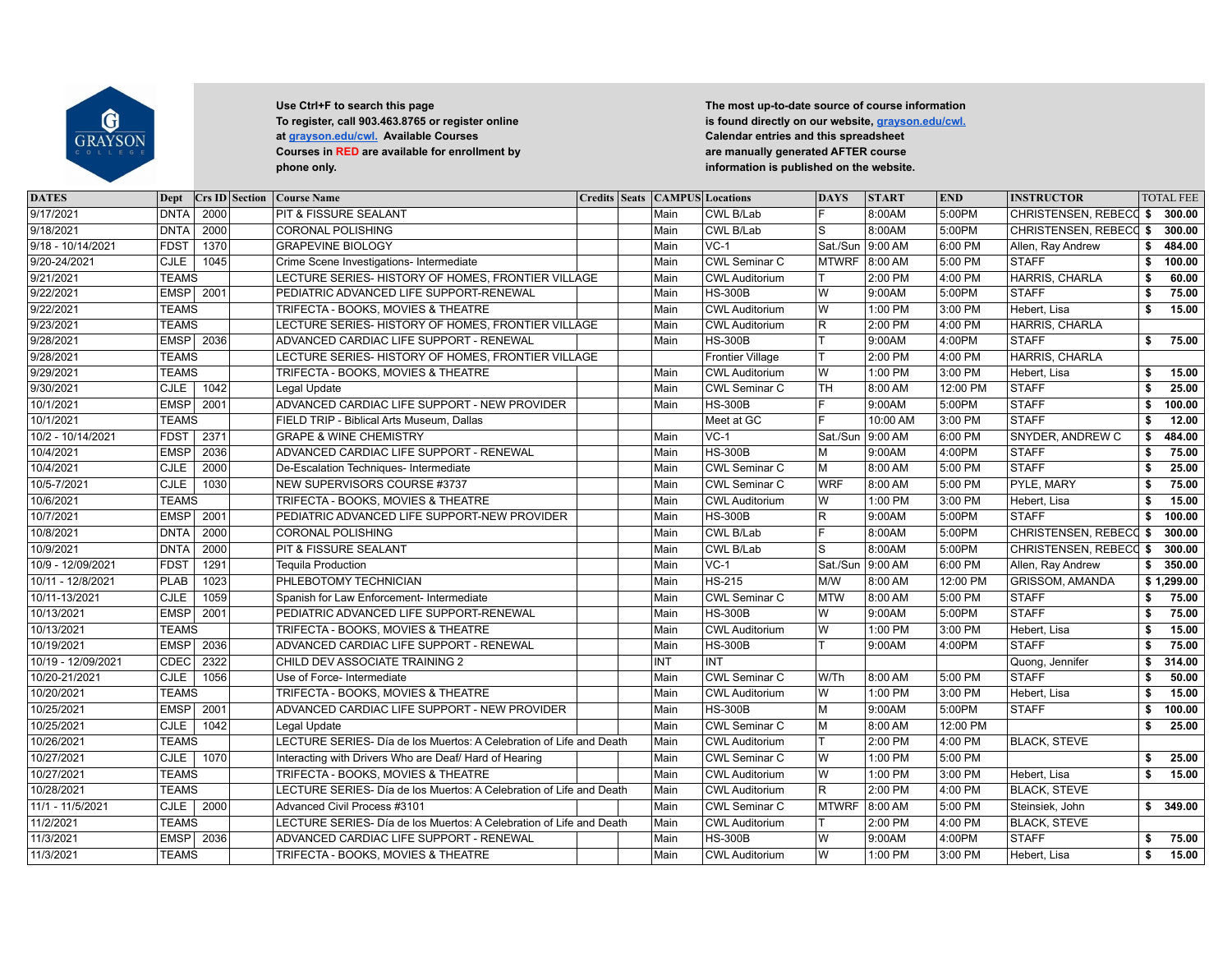

| <b>DATES</b>       | Dept         | $Crs$ ID Section | <b>Course Name</b>                              |  | <b>Credits Seats CAMPUS Locations</b> |                       | <b>DAYS</b>     | <b>START</b> | <b>END</b> | <b>INSTRUCTOR</b>             |     | <b>TOTAL FEE</b> |
|--------------------|--------------|------------------|-------------------------------------------------|--|---------------------------------------|-----------------------|-----------------|--------------|------------|-------------------------------|-----|------------------|
| 11/6 - 12/09/2021  | <b>FDST</b>  | 1291             | <b>CIDER PRODUCTION</b>                         |  | Main                                  | $VC-1$                | Sat./Sun        | 9:00 AM      | 6:00 PM    | Allen, Ray Andrew             | \$  | 350.00           |
| 11/8 - 11/12/2021  | CJLE         | 1001             | MENTAL HEALTH PEACE OFFICER #4001               |  | 20 Main                               | <b>CWL Seminar A</b>  | <b>MTWRF</b>    | 8:00 AM      | 5:00 PM    | Pyle, Mary                    | \$  | 175.00           |
| 11/9/2021          | <b>EMSP</b>  | 2001             | PEDIATRIC ADVANCED LIFE SUPPORT-NEW PROVIDER    |  | Main                                  | <b>HS-300B</b>        |                 | 9:00AM       | 5:00PM     | <b>STAFF</b>                  | Ŝ.  | 100.00           |
| 11/10/2021         | <b>CJLE</b>  | 1042             | Legal Update                                    |  | Main                                  | <b>CWL Seminar C</b>  | lw              | 8:00 AM      | 12:00 PM   | Pyle, Mary                    | \$  | 25.00            |
| 11/10/2021         | <b>TEAMS</b> |                  | TRIFECTA - BOOKS, MOVIES & THEATRE              |  | Main                                  | <b>CWL Auditorium</b> | lw              | 1:00 PM      | 3:00 PM    | Hebert, Lisa                  | \$  | 15.00            |
| 11/12/2021         | <b>DNTA</b>  | 2000             | PIT & FISSURE SEALANT                           |  | Main                                  | CWL B/Lab             | F               | 8:00AM       | 5:00PM     | <b>CHRISTENSEN, REBECC</b>    | -\$ | 300.00           |
| 11/12/2021         | <b>TEAMS</b> |                  | FIELD TRIP - Dallas World Aquarium, Dallas      |  |                                       | Meet at GC            | ΙF              | 9:00 AM      | 3:00 PM    | <b>STAFF</b>                  | \$  | 22.00            |
| 11/13/2021         | <b>DNTA</b>  | 2000             | <b>CORONAL POLISHING</b>                        |  | Main                                  | CWL B/Lab             | ls              | 8:00AM       | 5:00PM     | CHRISTENSEN, REBECC \$        |     | 300.00           |
| 11/15/2021         | <b>EMSP</b>  | 2001             | PEDIATRIC ADVANCED LIFE SUPPORT-RENEWAL         |  | Main                                  | <b>HS-300B</b>        | M               | 9:00AM       | 5:00PM     | <b>STAFF</b>                  | \$  | 75.00            |
| 11/15-19/2021      | CJLE         | 1039             | Crisis Intervention Techniques- Intermediate    |  | Main                                  | <b>CWL Seminar C</b>  | <b>MTWRF</b>    | 8:00 AM      | 5:00 PM    | Pyle, Mary                    | \$  | 100.00           |
| 11/16/2021         | CJLE         | 2000             | Cultural Diversity for Law Enforcement Officers |  | Main                                  | <b>CWL Seminar C</b>  | lT.             | 8:00 AM      | 5:00 PM    | Pyle, Mary                    | \$  | 25.00            |
| 11/17/2021         | <b>TEAMS</b> |                  | TRIFECTA - BOOKS, MOVIES & THEATRE              |  | Main                                  | <b>CWL Auditorium</b> | lw              | 1:00 PM      | 3:00 PM    | Hebert, Lisa                  | \$  | 15.00            |
| 11/18/2021         | <b>EMSP</b>  | 2036             | ADVANCED CARDIAC LIFE SUPPORT - RENEWAL         |  | Main                                  | <b>HS-300B</b>        | lr.             | 9:00AM       | 4:00PM     | STAFF                         | \$  | 75.00            |
| 11/20 - 12/09/2021 | <b>FDST</b>  | 2433             | WINE TYPES & SENSORY EVALUATION                 |  | Main                                  | $VC-1$                | Sat./Sun        | 9:00 AM      | 6:00 PM    | SNYDER, ANDREW C              | \$  | 620.00           |
| 11/29-12/1/2021    | <b>CJLE</b>  | 2003             | Child Abuse Prevention- Intermediate            |  | Main                                  | <b>CWL Seminar C</b>  | MTW             | 8:00 AM      | 5:00 PM    | Pyle, Mary                    | \$  | 75.00            |
| 12/3/2021          | <b>EMSP</b>  | 2001             | ADVANCED CARDIAC LIFE SUPPORT - NEW PROVIDER    |  | Main                                  | <b>HS-300B</b>        | l F             | 9:00AM       | 5:00PM     | <b>STAFF</b>                  | \$  | 100.00           |
| 12/3/2021          | <b>CJLE</b>  | 2000             | De-Escalation Techniques- Intermediate          |  | Main                                  | <b>CWL Seminar C</b>  | F               | 8:00 AM      | 5:00 PM    | Pyle, Mary                    | \$  | 25.00            |
| 12/6/2021          | <b>EMSP</b>  | 2036             | ADVANCED CARDIAC LIFE SUPPORT - RENEWAL         |  | Main                                  | <b>HS-300B</b>        | lм              | 9:00AM       | 4:00PM     | <b>STAFF</b>                  | \$  | 75.00            |
| 12/6-7/2021        | CJLE         | 2002             | Arrest, Search & Seizure- Intermediate          |  | Main                                  | <b>CWL Seminar C</b>  | MT              | 8:00 AM      | 5:00 PM    | Pyle, Mary                    | Ŝ.  | 50.00            |
| 12/8/2021          | <b>CJLE</b>  | $\frac{1042}{ }$ | Legal Update                                    |  | Main                                  | CWL Seminar C         | lw              | 8:00 AM      | 12:00 PM   | Pyle, Mary                    | \$  | 25.00            |
| 12/9/2021          | <b>EMSP</b>  | 2001             | PEDIATRIC ADVANCED LIFE SUPPORT-NEW PROVIDER    |  | Main                                  | <b>HS-300B</b>        | ΙR              | 9:00AM       | 5:00PM     | <b>STAFF</b>                  | Ŝ.  | 100.00           |
| 12/13-17/2021      | CJLE         | 2049             | <b>Basic Instructor Course</b>                  |  | Main                                  | <b>CWL Seminar C</b>  | <b>MTWRF</b>    | 8:00 AM      | 5:00 PM    | Pyle, Mary                    | \$  | 100.00           |
| 12/15/2021         | <b>EMSP</b>  | 2001             | PEDIATRIC ADVANCED LIFE SUPPORT-RENEWAL         |  | Main                                  | <b>HS-300B</b>        | lw              | 9:00AM       | 5:00PM     | <b>STAFF</b>                  | \$  | 75.00            |
| 1/7/2022           | <b>DNTA</b>  | 2000             | <b>CORONAL POLISHING</b>                        |  | Main                                  | CWL B/Lab             | ΙF              | 8:00AM       | 5:00PM     | CHRISTENSEN, REBECC \$        |     | 300.00           |
| 1/8/2022           | <b>DNTA</b>  | 2000             | PIT & FISSURE SEALANT                           |  | Main                                  | CWL B/Lab             | ls.             | 8:00AM       | 5:00PM     | CHRISTENSEN, REBECC \$        |     | 300.00           |
| 1/11-12/2022       | <b>CJLE</b>  | 1056             | Use of Force- Intermediate                      |  | Main                                  | <b>CWL Seminar C</b>  | $\overline{TW}$ | 8:00 AM      | 5:00 PM    | Pyle, Mary                    | \$  | 50.00            |
| 1/10/2022          | <b>CJLE</b>  | 2000             | Asset Forfeiture/ Racial Profiling/ ID Theft    |  | Main                                  | <b>CWL Seminar C</b>  | lм              | 8:00 AM      | 6:00 PM    | Pyle, Mary                    | \$  | 50.00            |
| 1/18-20/2022       | CJLE         | 1059             | Spanish for Law Enforcement- Intermediate       |  | Main                                  | <b>CWL Seminar C</b>  | <b>TWR</b>      | 8:00 AM      | 5:00 PM    | Pyle, Mary                    | \$  | 75.00            |
| 1/23-27/2022       | <b>CJLE</b>  | 1039             | Crisis Intervention Techniques- Intermediate    |  | Main                                  | <b>CWL Seminar C</b>  | SUMTWR8:00 AM   |              | 5:00 PM    | Pyle, Mary                    | \$  | 100.00           |
| 1/28/2022          | <b>DNTA</b>  | 2000             | <b>PIT &amp; FISSURE SEALANT</b>                |  | Main                                  | CWL B/Lab             | lF.             | 8:00AM       | 5:00PM     | CHRISTENSEN, REBECC \$        |     | 300.00           |
| 1/29/2022          | DNTA         | 2000             | <b>CORONAL POLISHING</b>                        |  | Main                                  | CWL B/Lab             | ls.             | 8:00AM       | 5:00PM     | <b>CHRISTENSEN, REBECC \$</b> |     | 300.00           |
| 2/2/2022           | <b>CJLE</b>  | 1070             | Human Trafficking- Intermediate                 |  | Main                                  | <b>CWL Seminar C</b>  | lw              | 8:00 AM      | 12:00 PM   | Pyle, Mary                    | \$  | 25.00            |
| 2/2/2022           | <b>CJLE</b>  | 1020             | Missing & Exploited Children- Intermediate      |  | Main                                  | <b>CWL Seminar C</b>  | l W             | 1:00 PM      | 5:00 PM    | Pyle, Mary                    | \$  | 25.00            |
| 2/3/2022           | CJLE         | 1070             | <b>Canine Encounters</b>                        |  | Main                                  | <b>CWL Seminar C</b>  | <b>TH</b>       | 8:00 AM      | 12:00 PM   | Pyle, Mary                    | \$  | 25.00            |
| 2/7-11/2022        | <b>CJLE</b>  | 1045             | Crime Scene Investigations- Intermediate        |  | Main                                  | <b>CWL Seminar C</b>  | <b>MTWRF</b>    | 8:00 AM      | 5:00 PM    | Pyle, Mary                    | Ŝ.  | 100.00           |
| 2/15/2022          | CJLE         | 1042             | Legal Update                                    |  | Main                                  | <b>CWL Seminar C</b>  | $\mathsf{T}$    | 8:00 AM      | 12:00 PM   | Pyle, Mary                    | \$  | 25.00            |
| 2/22-23/2022       | CJLE         | 2002             | Arrest, Search & Seizure- Intermediate          |  | Main                                  | <b>CWL Seminar C</b>  | <b>TW</b>       | 8:00 AM      | 5:00 PM    | Pyle, Mary                    | Ŝ.  | 50.00            |
| 3/2-3/2022         | <b>CJLE</b>  | 1056             | Use of Force- Intermediate                      |  | Main                                  | <b>CWL Seminar C</b>  | <b>WR</b>       | 8:00 AM      | 5:00 PM    | Pyle, Mary                    | \$  | 50.00            |
| 3/7/2022           | <b>CJLE</b>  | 2000             | De-Escalation Techniques- Intermediate          |  | Main                                  | CWL Seminar C         | lм              | 8:00 AM      | 5:00 PM    | Pyle, Mary                    | \$  | 25.00            |
| 3/21-25/2022       | <b>CJLE</b>  | 1045             | Crime Scene Investigations- Intermediate        |  | Main                                  | <b>CWL Seminar C</b>  | MTWRF 8:00 AM   |              | 5:00 PM    | Pyle, Mary                    | \$  | 100.00           |